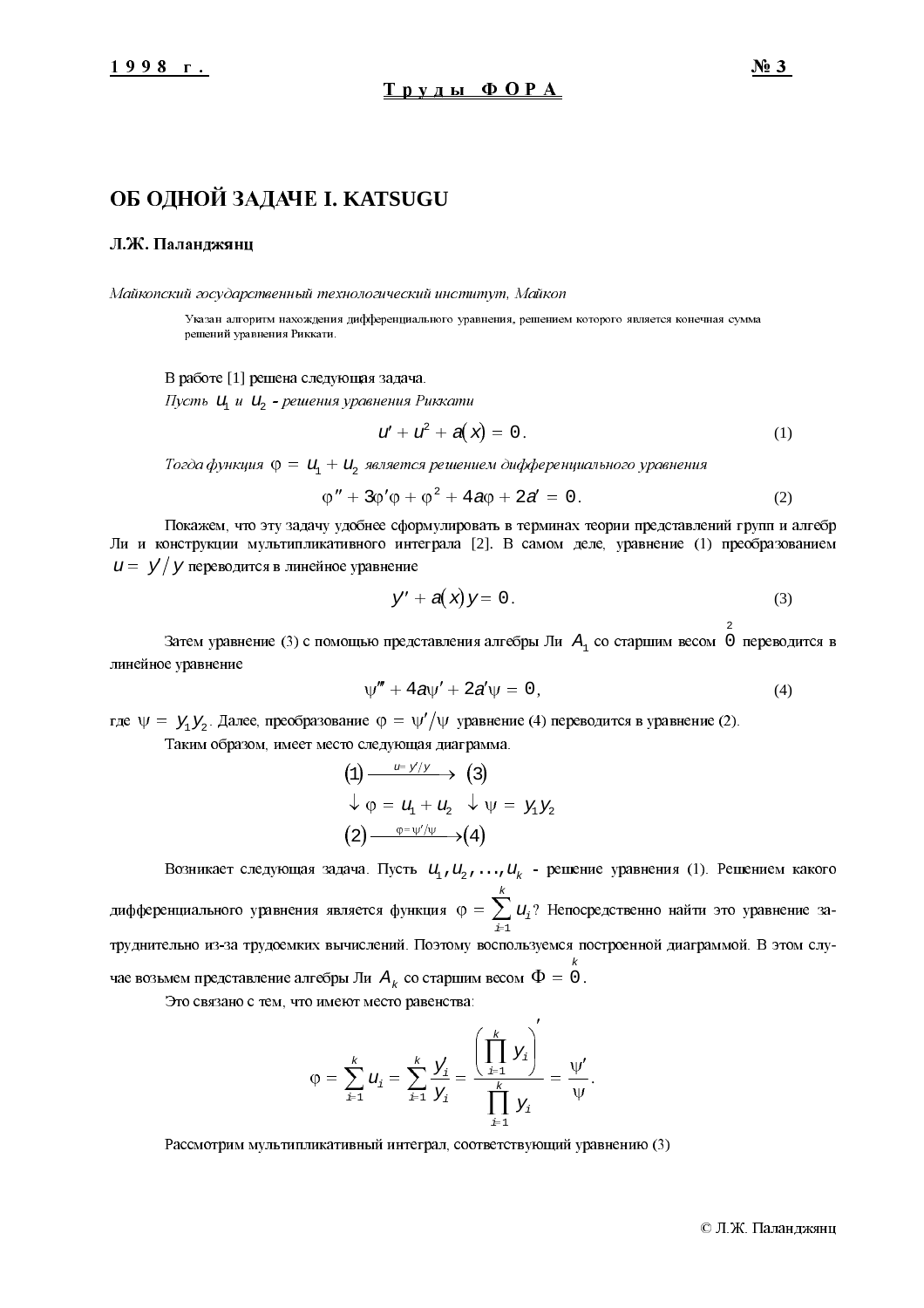$$
\int E + A(x) dx,
$$

rge  $A(x) = \begin{pmatrix} 0 & 1 \\ -a & 0 \end{pmatrix}$ .

Представление  $\Phi = 0$  переводит этот интеграл в интеграл

$$
\int E + \Phi(A(x))dx.
$$

Имеется алгоритм, позволяющий конструктивно находить элементы матрицы  $\Phi(A(x))$  [3]. Далее, необходимо калибровочно преобразовать матричную функцию  $\Phi(A(x))$  с помощью неособой матрицы  $T = T(x)$  таким образом, чтобы полученная при этом матрица  $\tilde{A}$  была сопровождающей, т.е., чтобы все элементы верхней наддиагонали были равны единице и не все элементы последней строки были нулевыми. При этом калибровочное преобразование имеет вид:

$$
X = T\Phi(A)T^{-1} + T' T^{-1}.
$$

Известно [4], что элементы матрицы  $T = (T_i^j)$  связаны между собой рекуррентным соотношени-

$$
_{\rm \mathsf{e} \mathsf{m}}
$$

$$
T_{i}^{j} = (j-1)(k-j+2)T_{i-1}^{j+1} + (T_{i-1}^{i}) + aT_{i-1}^{j+1},
$$

rge  $T_i^i = (i-k)$ ! $k(k-1)...(k-i+1),$   $T_{i+1}^i = 0, i = 1,2,...,k+1$ .

После того, как матрица А найдена, легко составить дифференциальное уравнение, для которого  $\prod_{i=1}^{n} Y_i$  будет решением.

Элементы последней строки матрицы  $\tilde{A}$  будут соответственно коэффициентами при производных этого линейного уравнения.

И, наконец, сделав преобразование  $\varphi = \psi'/\psi$  получаем искомое нелинейное уравнение.

Пример. Пусть  $u_1, u_2, u_3$  - решение уравнения (1). Тогда функция  $\varphi = u_1 + u_2 + u_3$  является решением уравнения

$$
\varphi''' + 4\varphi\varphi'' + 6\varphi^2\varphi' + 3(\varphi')^2 + \varphi^4 + 10a(\varphi' + \varphi^2) + 10a'\varphi + 3(a'' - 3a^2) = 0,
$$

в чем можно убедиться непосредственной проверкой.

Заметим, что задачу I. Katsugu можно рассматривать как проективный аналог теоремы Лиувилля о линейных дифференциальных уравнениях [3].

### Литература.

1. *I. Katsugu.* Proc. Jap. Acad. A. (1993) 69, v 8, p 327-330.

2. Паланджянц Л.Ж. Геометрия мультипликативного интеграла. Майкоп, (1997), 92 с.

3. Паланджяни Л.Ж. Дифференциальные уравнения, (1992), т. 28, № 10, с. 1733 – 1736.

4. Паланджянц Л.Ж. Труды ФОРА, Майкоп, (1997), № 2, с. 41-43.

## About one problem of I. Katsugu

#### L.Zh. Palandzhyants